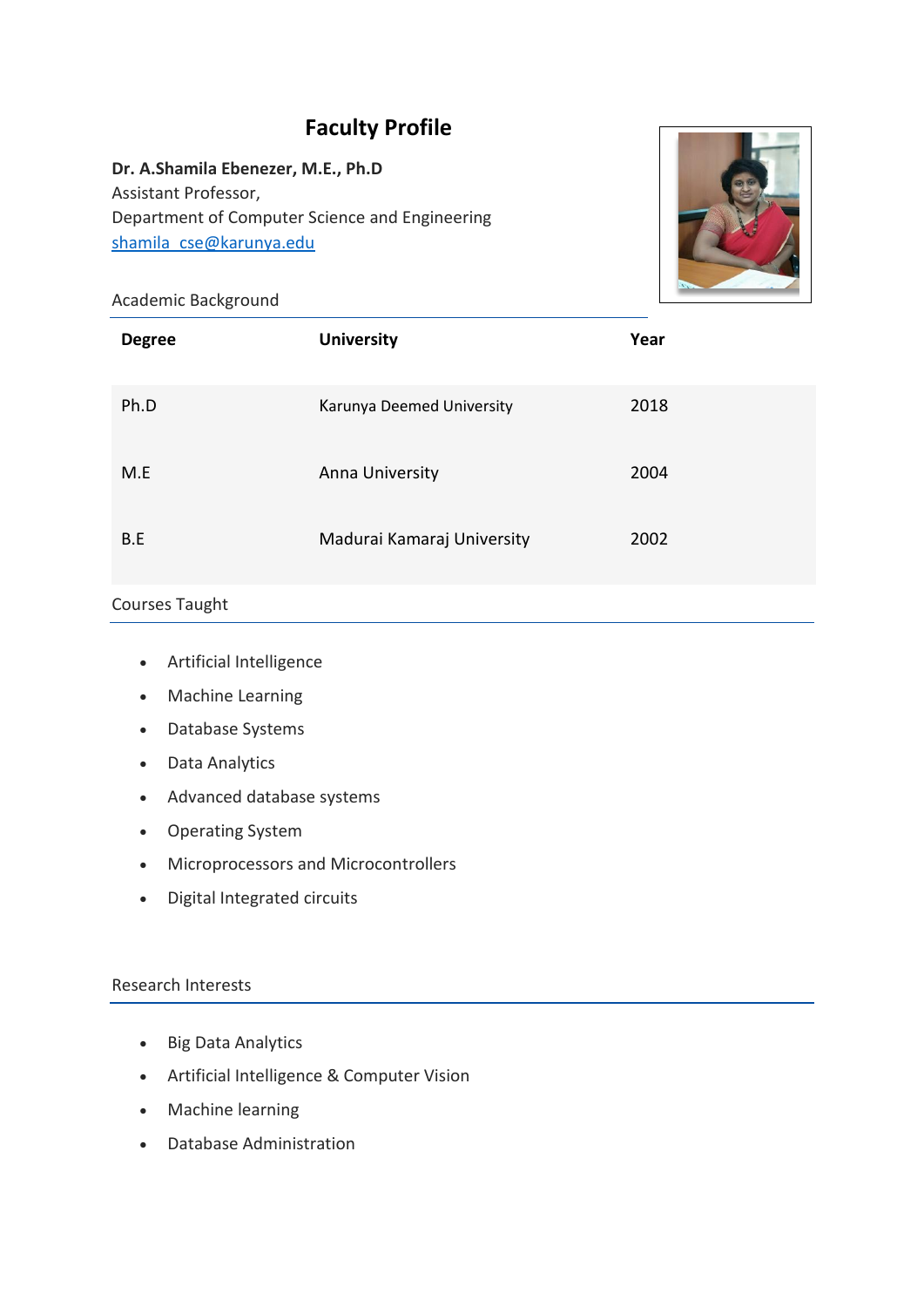- A.Shamila Ebenezer, Rajsingh EB, Kaliaperumal B. Support vector machine-based proactive fault-tolerant scheduling for grid computing environment. International Journal of Advanced Intelligence Paradigms. 2020;16(3-4):381-403.
- A.Shamila Ebenezer, Jebapriya, S., Raja Bose, B.J., Predictive analysis of cryptocurrencies for developing an interactive cryptocurrency chatbot using IBM Watson assistant International Journal of Innovative Technology and Exploring Engineering, 8 (10), 2019, pp. 436-447.
- A.Shamila Ebenezer., Elijah Blessing Rajsingh, and Baskaran Kaliaperumal, A novel proactive Health Aware Fault Tolerant (HAFT) scheduler for computational grid based on resource failure data analytics. International Journal of Computers and Applications, pp. 1-11. 2018.
- A.Shamila Ebenezer, S.JebaPriya, D.Narmadha, G.Naveen Sundar, A Novel Scoring System for Coronary Artery Disease Risk Assessment, in proceedings of IEEE sponsored International conference on Intelligent computing and control, June 2017, ISBN 978-1-5386-0373-4 pp: 322- 327

## Projects Guided

- Covid19 prediction with CT images using deep learning algorithms
- Auto-detection of Civil Infrastructure damage using deep learning algorithms
- Parkinson's disease prediction using handwriting images
- Emergency Vehicle detection in traffic
- Data analytics for optimal water usage in agricultural lands of southern parts of India
- Predictive analysis of cryptocurrencies for developing an interactive cryptocurrency Chabot using IBM Watson assistant
- Handwritten digit recognition in the exam paper for estimation of course outcome attainment.

Memberships in Professional societies

Member of Computer Society of India(CSI)

Significant achievements:

- Certified EMC2 Academic Associate- Data Science and Big Data Analytics
- Artificial Intelligence Engineer Master's program from Simplilearn.
- Certification in Deep Learning with Tensor flow
- Certification in Data Science using Python
- Certification in Advanced Machine Learning training